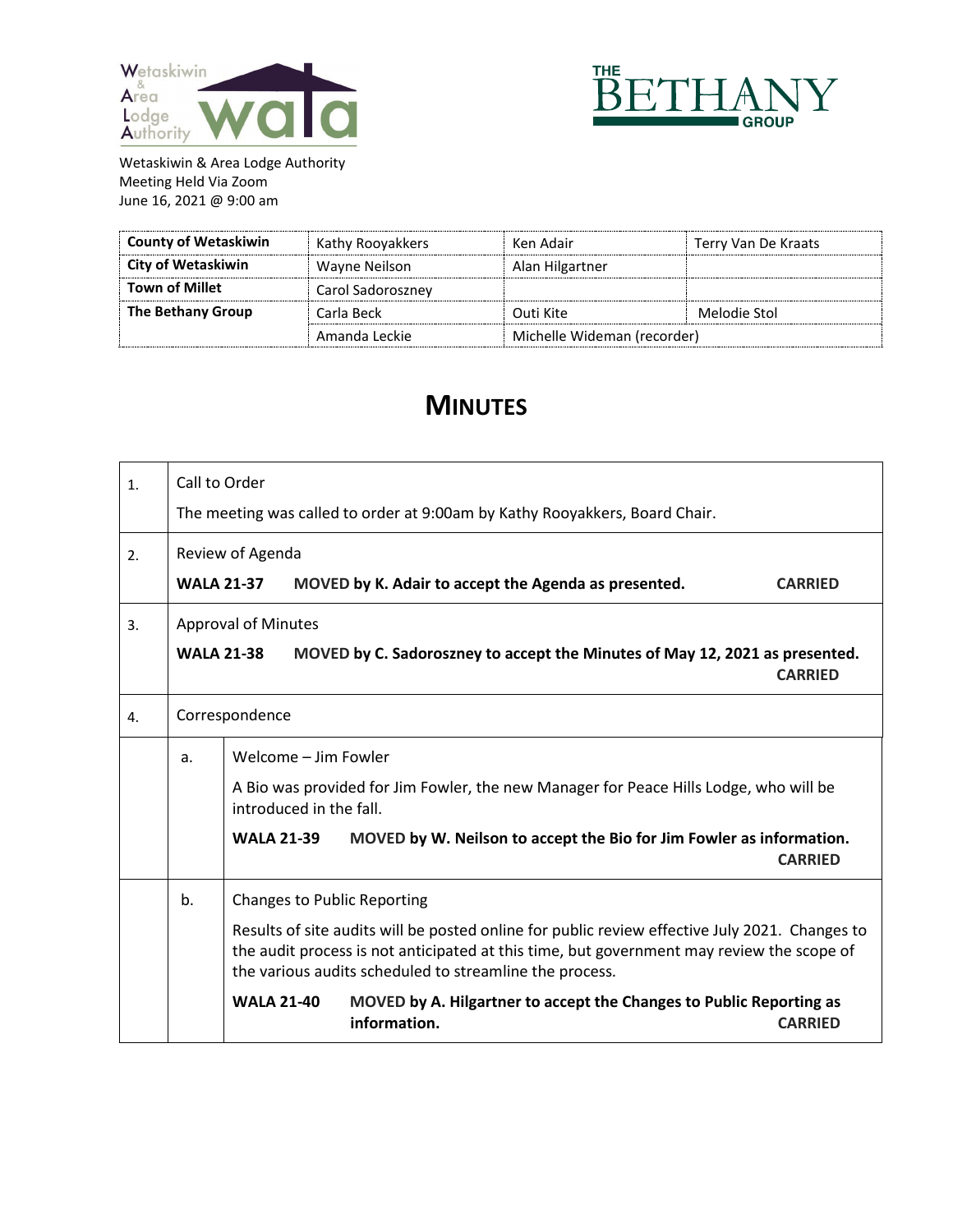



| 5. | Reports |                                                                                                                                                                                                                                                                                                                                                                                   |
|----|---------|-----------------------------------------------------------------------------------------------------------------------------------------------------------------------------------------------------------------------------------------------------------------------------------------------------------------------------------------------------------------------------------|
|    | a.      | Financial Reports - for the 4 months ending April 30, 2021 presented by Amanda Leckie,<br><b>Financial Analyst</b>                                                                                                                                                                                                                                                                |
|    |         | Co-vid funding will continue for the foreseeable future, although nothing has been provided<br>in writing at this time. Are lobbying government through industry associations for further<br>information so we can plan for the future accordingly.                                                                                                                               |
|    |         | <b>WALA 21-41</b><br>MOVED by T. Van De Kraats to accept the Financial Reports as<br>information.<br><b>CARRIED</b>                                                                                                                                                                                                                                                               |
|    | b.      | Occupancy Reports - for the period ending May 31, 2021                                                                                                                                                                                                                                                                                                                            |
|    |         | Occupancy remains stable in Peace Hills Lodge. West Pine Lodge had 3 move-ins in May, for<br>a total of 10 residents, and several further enquiries have been received. Perhaps some of<br>the recent interest is a result of the survey that was circulated.                                                                                                                     |
|    |         | Thanks were expressed to Outi for her efforts to connect with the Winfield residents. The<br>Winfield community group which includes some previous staff, is also fantastic. They have<br>planted the flowers and have offered to maintain the flowerbeds throughout the summer.                                                                                                  |
|    |         | Information will be provided at the next meeting on the small lodge grant.                                                                                                                                                                                                                                                                                                        |
|    |         | <b>WALA 21-42</b><br>MOVED by W. Neilson to accept the Occupancy Reports as information.<br><b>CARRIED</b>                                                                                                                                                                                                                                                                        |
|    | c.      | Directors Update                                                                                                                                                                                                                                                                                                                                                                  |
|    |         | Outi provided an update on the orientation of the new manager Jim Fowler, who spent his<br>first day onsite with auditors for an unannounced CMOH audit. His focus has been on<br>staffing and things have been going very well. Overall, lodge staff were not negatively<br>impacted by the worksite co-vid restrictions, i.e. single site workers or fear of coming to<br>work. |
|    |         | <b>WALA 21-43</b><br>MOVED by A. Hilgartner to accept the Directors Update as information.<br><b>CARRIED</b>                                                                                                                                                                                                                                                                      |
|    | d.      | Covid-19 Update                                                                                                                                                                                                                                                                                                                                                                   |
|    |         | Alberta Health has been engaging operators on how to move forward with the easing or<br>rescinding of restrictions and how to communicate the messaging. Staff vaccination rates<br>are improving slightly, however we have to support their right to choose.                                                                                                                     |
|    |         | Thanks were expressed to staff for all their work throughout the pandemic.                                                                                                                                                                                                                                                                                                        |
|    |         | MOVED by C. Sadoroszney to accept the Covid Update as information.<br><b>WALA 21-44</b><br><b>CARRIED</b>                                                                                                                                                                                                                                                                         |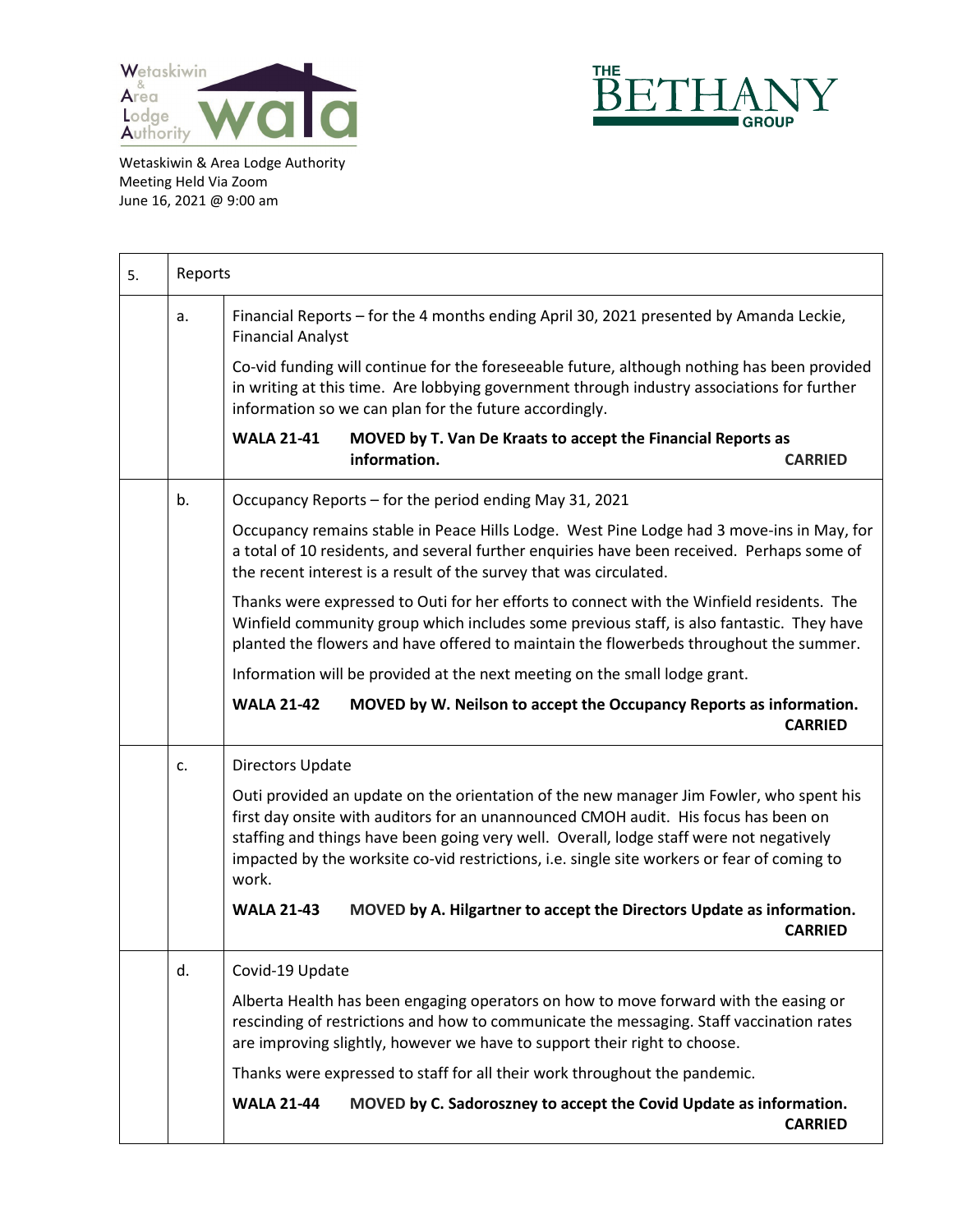



| 6. | <b>New Business</b> |                                                                                                                                                                                                                                        |  |  |
|----|---------------------|----------------------------------------------------------------------------------------------------------------------------------------------------------------------------------------------------------------------------------------|--|--|
|    | a.                  | Capital Expenditure - Nurse Call System                                                                                                                                                                                                |  |  |
|    |                     | A grant was received for \$14,979.40 to upgrade the current Nurse Call System at Peace Hills<br>Lodge. Approval to capitalize the cost is required as it is over the \$5,000 threshold and it is<br>an upgrade to the existing system. |  |  |
|    |                     | <b>WALA 21-45</b><br>MOVED by W. Neilson to approve the capitalization of the upgrades to<br>the Nurse Call System in the amount of \$14,979.40.<br><b>CARRIED</b>                                                                     |  |  |
|    | b.                  | Business Plan 2021 Approval                                                                                                                                                                                                            |  |  |
|    |                     | Review of final Business Plan documents for submission to government.                                                                                                                                                                  |  |  |
|    |                     | <b>WALA 21-46</b><br>MOVED by T. Van De Kraats to approve the 202 Business Plan Submission<br><b>CARRIED</b><br>as presented.                                                                                                          |  |  |
| 7. |                     | <b>Strategic Planning Discussion</b>                                                                                                                                                                                                   |  |  |
|    | a.                  | West Pine Lodge - Survey                                                                                                                                                                                                               |  |  |
|    |                     | The County mailout is in process and the bulk mailout for the other divisions will go out<br>Monday. The deadline has been extended to July to ensure there is sufficient time to<br>complete; there are 77 responses to date.         |  |  |
|    |                     | Kathy has received several phone calls regarding the survey, including misinformation that<br>you need to have health concerns to live in the lodge, and concerns about private<br>mailboxes.                                          |  |  |
|    |                     | MOVED by K. Adair to accept the West Pine Lodge survey as information.<br><b>WALA 21-47</b><br><b>CARRIED</b>                                                                                                                          |  |  |
| 8. | <b>Next Meeting</b> |                                                                                                                                                                                                                                        |  |  |
|    |                     | The next meeting is scheduled for Wednesday October 6, 2021 at 9:00am.                                                                                                                                                                 |  |  |
| 9. |                     | Adjournment                                                                                                                                                                                                                            |  |  |
|    | <b>WALA 21-48</b>   | MOVED by A. Hilgartner to adjourn the June 6, 2021 meeting at 9:59am.<br><b>CARRIED</b>                                                                                                                                                |  |  |